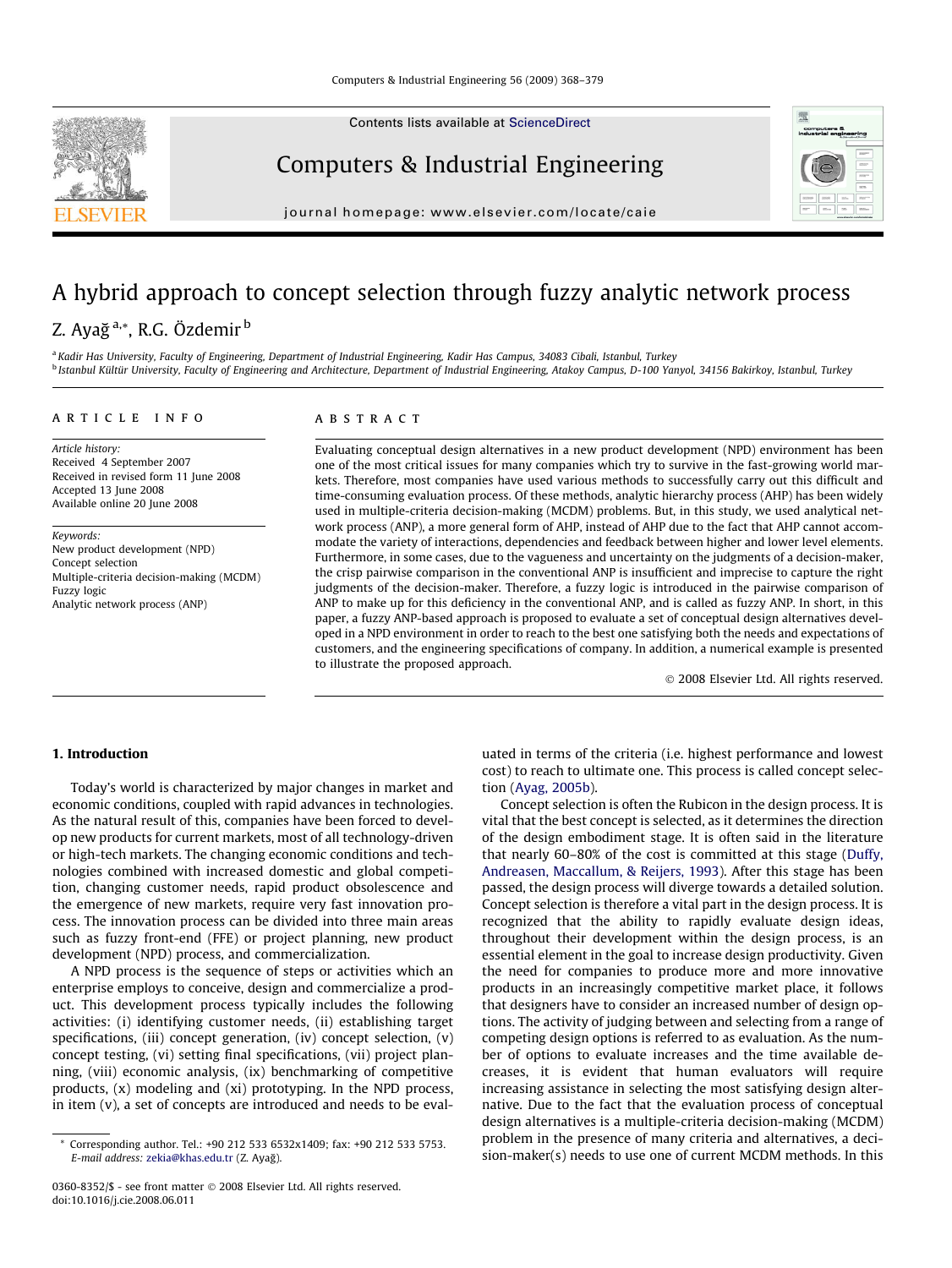paper, we utilized analytic network process (ANP) as presented next.

As one of the most commonly used techniques for solving MCDM problems, analytic hierarchy process (AHP) was first introduced by [Saaty \(1981\)](#page--1-0). In the AHP, a hierarchy considers the distribution of a goal amongst the elements being compared, and judges which element has a greater influence on that goal. In reality, a holistic approach like ANP is needed if all attributes and alternatives involved are connected in a network system that accepts various dependencies. Several decision problems cannot be hierarchically structured because they involve the interactions and dependencies in higher or lower level elements. Not only does the importance of the attributes determine the importance of the alternatives as in the AHP, but the importance of alternatives themselves also influences the importance of the attributes.

Furthermore, in the conventional ANP method as in the AHP, the pairwise comparisons for each level with respect to the goal of the best alternative selection are conducted using a nine-point scale of Saaty. If this nine-point scale is used to make all pairwise comparions in the ANP, some shortcomings are observed similar to the AHP as follows: (i) it is mainly used in nearly crisp decision applications, (ii) it creates and deals with a very unbalanced scale of judgment, (iii) it does not take into account the uncertainty associated with the mapping of one's judgment to a number, (iv) its ranking is rather imprecise and (v) the subjective judgment, selection and preference of decision-makers have great influence on its results. Due to the vagueness and uncertainty on judgments of the decision-maker(s), the crisp pairwise comparison in the conventional ANP seems to be insufficient and imprecise to capture the right judgments of decision-maker(s). Therefore, in this study, a fuzzy logic is introduced in the pairwise comparison of ANP to make up for this deficiency in the conventional ANP, called as fuzzy ANP.

The objective of this paper is to present a fuzzy ANP-based approach to the concept selection problem using triangular fuzzy numbers in order to reach to the ultimate one satisfying both the expectations of customers, and the engineering specifications of company. Furthermore, a numerical example is presented to illustrate the proposed approach.

#### 2. Related research

A NPD environment is a strategic business activity by intent or by default ([Whitney, 1988\)](#page--1-0). It is not only the critical linkage between a business organization and its market, but it is also fundamental to business success. Business organizations need to manage their product development activities strategically to gain competitive advantage in the market place. Firms that fail to manage their product development activities strategically are not only running their business from a position of disadvantage but also risking their future [\(Fitzsimmons, Kouvelis, & Mallick, 1991](#page--1-0)). The critical role of NPD in the survival and success of business organizations and the need for managing it strategically is being recognized increasingly in both the academic [\(Brown & Eisenhardt, 1995; Finger & Dixon,](#page--1-0) [1989a, 1989b; Griffin & Hauser, 1996; Krishnan & Ulrich, 2001\)](#page--1-0) and practitioner literature ([Chesbrough & Teece, 2002; Gates,](#page--1-0) [1999; Welch & Kerwin, 2003\)](#page--1-0).

In a NPD process, concept selection is an important activity because it strongly influences its upstream and downstream activities in a NPD environment. As the result of this, many methods have been introduced to concept selection. In the literature, five main types of concept selection methods (CSMs) are defined by [King and Sivaloganathan \(1999\)](#page--1-0) as follows: utility CSMs, AHP CSMs, graphical CSMs, QFD matrices, and fuzzy logic CSMs.

The evaluation of each CSM method is shortly summarized as follows: (i) Utility theory: Utility theory has formed the basis for the majority of CSMs in the literature. The method was first developed for economic decision-making and has since been incorporated into a number of systematic design models. The core principle in the theory is a mapping of how criteria will vary across the range of each criterion. This relationship is governed by a utility function. (ii) AHP: AHP was first developed by [Saaty \(1981\)](#page--1-0) for decision-making, and [Marsh, Moran, Nakui, and Hoffherr \(1991\)](#page--1-0) have developed a more specific method directly for design decision-making. The Marsh AHP has three steps ordering the factors (i.e. attributes) of a decision such that the most important ones receive greatest weight. (iii) Graphical: [Pugh \(1991\)](#page--1-0) gives a simple graphical technique that centers on a matrix with columns (showing concepts), and rows (giving decision criteria). Pugh's evaluation matrix is very simple and fast. However, no measure is given of the importance of each of the criteria and it does not allow for coupled decisions. Therefore, there is a danger that the final concept can be distorted. The simplicity of Pugh's evaluation matrix makes the method a good screening process against highly unfeasible concepts and can allow the designer to focus on the best concepts using a different CSM. (iv) Quality function deployment (QFD) matrices: QFD is a graphical adaptation of utility theory with several additions to assist decision-making building block of the method is a matrix chart known as a ''House of Quality (HoQ)" and columns follow the method of utility as given earlier in this paper. While the matrix follows utility theory in many ways, the interaction chart gives a measure of coupled decisions. However, no numerical method is given to this measure into the QFD calculation. Without a numerical method, this become complex for most design situations where many concepts are visual comparison would be almost impossible. (v) Fuzzy logic: Fuzzy logic is a concept used when a decision needs to be made near the boundary of two outcomes. [Thurston and Carnahan \(1992\)](#page--1-0) proposed the application of fuzzy set theory to multiple-criteria engineering design evaluation process. They do not use normalized weights in order that the extended division will not be needed in the calculation. They developed a fuzzy logic CSM.

Comparing the methods above is given as follows: At a conceptual design phase, if information quality may be low and so systematic methods which are the easiest to use, such as those of [Pahl and Beitz \(1984\)](#page--1-0) Pugh charts ([Pugh, 1991\)](#page--1-0) are appropriate. Most methods reviewed allow for multiple attributes to a decision, although the QFD matrix method represents this facility with greatest clarity because of its graphical template. The QFD method provides a qualitative interaction table, but this is used for ''optimal conflict information" and does not provide a quantitative analysis of how one decision affects another. A choice to use one technology or component will significantly affect the rest of the design. The fuzzy logic method does require a rather lengthy methodology and is by no means easy to use. It is still necessary to determine the mathematical equation in order to establish a solution. In the field of design decision-making, many decisions are not based upon known (or definable) mathematical equations. The methodology therefore has a very limited advantage when considered as a general methodology for a CSM. In addition, none of the utility methods given in the literature accommodate coupled decisions within the calculation, although they are a reality in most design situations.

As one of the above-mentioned CSMs, the AHP has been widely used for MCDM selection problems in the literature (i.e. [Ayag,](#page--1-0) [2002, 2005a; Scott, 2002; Zahedi, 1986](#page--1-0)). But, in this study, we used ANP, a more general form of AHP due to the fact that the AHP cannot accommodate the variety of interactions, dependencies and feedback between higher and lower level elements. The ANP approach may be considered as a second generation AHP, which